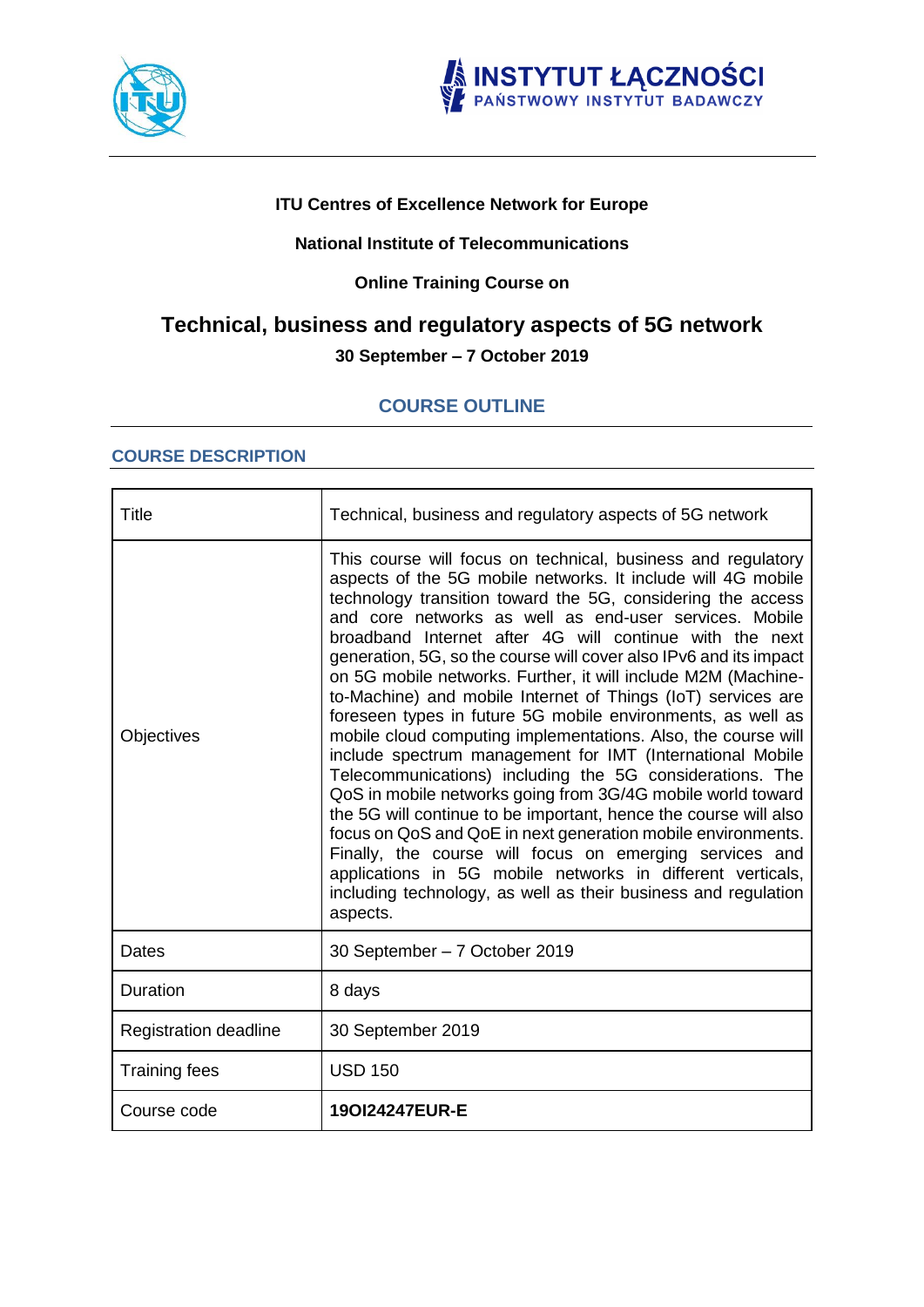# **LEARNING OUTCOMES**

At the end of the training, the participant should have gained an understanding of the key aspects of:

- Mobile broadband evolution
- LTE-Advanced-Pro: transition from 4G toward 5G mobile networks
- 5G network architecture: network slicing
- 5G New Radio access
- 5G Next Generation core network
- 5G services: mobile ultra-broadband and ultra-reliable low latency services
- Massive Internet of Things (IoT) and IPv6 in 5G
- 5G Quality of Service (QoS)
- Business aspects of 5G networks and services
- 5G/IMT spectrum management and regulation

#### **TARGET POPULATION**

This course is targeted at managers, engineers and employees from regulators, government organisations, telecommunication companies and academia, who are interested in understanding, implementation and regulation of technical, business and regulatory aspects of 5G network, including technologies, standardization, regulation and content. Other institutions and individuals that are dedicated in building their capacity related to technical, business and regulatory aspects of 5G network are also welcome to participate.

#### **TUTORS/INSTRUCTORS**

| NAME OF TUTOR(S)/INSTRUCTOR(S) | <b>CONTACT DETAILS</b> |
|--------------------------------|------------------------|
| Prof. Toni Janevski            | tonij@feit.ukim.edu.mk |

#### **EVALUATION**

On the last day of the course a quiz test will be assigned. It will consist of 20 questions (multiple choice) witch should be solved in a time frame of 90 minutes, with at least 12 correct answers (60%).

The course evaluation for obtaining the certificate at the end is based primarily on the results from the Quiz, however, replies to the raised discussion topics may also be considered in the evaluation **process.** 

#### **TRAINING SCHEDULE AND CONTENTS**

There are in total eight days, from which first 5 days (30 September – 4 October) there will be given recorded video lectures, 2 per day, five days in total and that gives the total of 10 video lectures in this course. The lectures are on the following subjects: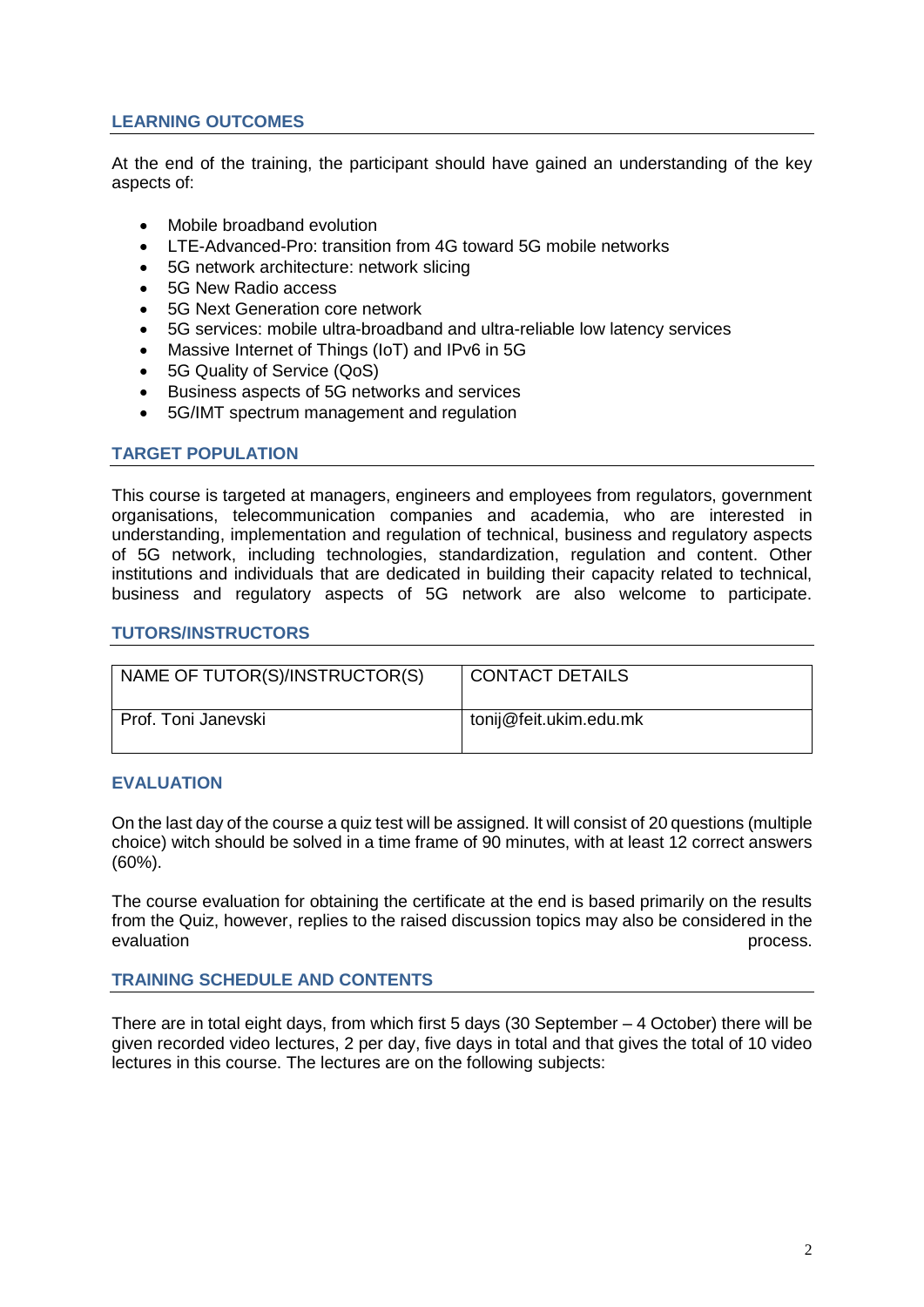| Lecture    | <b>Subject</b>                                                              |
|------------|-----------------------------------------------------------------------------|
| Lecture 1  | Mobile broadband evolution                                                  |
| Lecture 2  | LTE-Advanced-Pro: transition from 4G toward 5G mobile networks              |
| Lecture 3  | 5G network architecture: network slicing                                    |
| Lecture 4  | 5G New Radio Access                                                         |
| Lecture 5  | <b>5G Next Generation Core Network</b>                                      |
| Lecture 6  | 5G services: mobile ultra-broadband and ultra-reliable low latency services |
| Lecture 7  | Massive Internet of Things (IoT) and IPv6 in 5G                             |
| Lecture 8  | 5G Quality of Service (QoS)                                                 |
| Lecture 9  | Business aspects of 5G networks and services                                |
| Lecture 10 | 5G/IMT spectrum management and regulation                                   |

The couse has a blended mode of a course, which means that there are live talks at face-toface course, which are well recorded, production is carried by the NIT (National Institute of Telecommunication), Warsaw, Poland. While typical face-to-face courses last two full days, typical elearning (with reading materials, not video lectures) last four weeks, the blended mode lasts 8 days, which provides feeling as in face-to-face lectures, but at the time suitable for each participant, which gives flexibility and commodity provided by elearning courses via the ITU Academy platform.

The course begins on Monday, and ends next Monday.

Each working day there will be posted a discussion topic before noon (according to the GMT+1 time) by the course tutor (posted in Forum) and they are intended to point to the participants the main subject covered in the video lectures on the given day.

Participants could also raise their own discussion topic thread on the appropriate place for it that is "General discussions" forum.

At the end of each day, from Monday to Friday, I will give a summary of the day on the raised daily Forum topics.

All course news and announcement will be given in the News Forum on the cover page of the course.

| <b>Days</b> | <b>Activity</b> | <b>Exercises and interactions</b>                                                                                                                            |
|-------------|-----------------|--------------------------------------------------------------------------------------------------------------------------------------------------------------|
| Day 1       | Learning        | Watching and listening to video lectures 1 and 2.<br>Answering on questions asked by the tutor, and<br>possibility to ask questions to him via course forum. |
| Day 2       | Learning        | Watching and listening to video lectures 3 and 4.<br>Answering on questions asked by the tutor, and<br>possibility to ask questions to him via course forum. |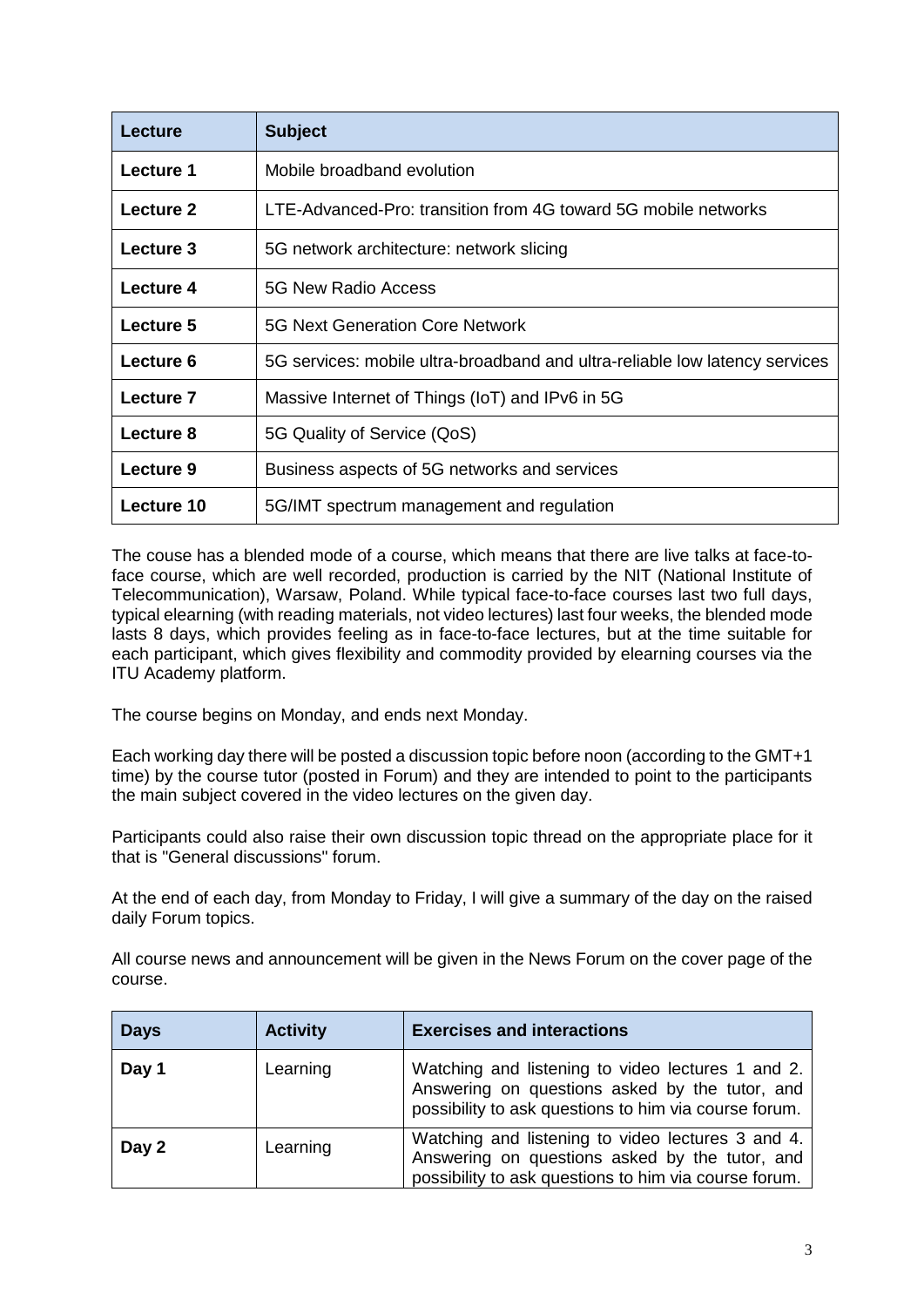| Day 3   | Learning                      | Watching and listening to video lectures 5 and 6.<br>Answering on questions asked by the tutor, and<br>possibility to ask questions to him via course forum.  |
|---------|-------------------------------|---------------------------------------------------------------------------------------------------------------------------------------------------------------|
| Day 4   | Learning                      | Watching and listening to video lectures 7 and 8.<br>Answering on questions asked by the tutor, and<br>possibility to ask questions to him via course forum.  |
| Day 5   | Learning                      | Watching and listening to video lectures 9 and 10.<br>Answering on questions asked by the tutor, and<br>possibility to ask questions to him via course forum. |
| Day 6-7 | Consolidation of<br>knowledge | Possibility to watch all video lectures one again with<br>possibility to ask questions to the tutor.                                                          |
| Day 8   | Solving the Final<br>Quiz     | Solving the Final Quiz.                                                                                                                                       |

#### **METHODOLOGY**

The course methodology will be as follows:

- Each day from 30 September to 4 October 2019 there will be made available two recorded video lectures, which are recorded in the face-to-face ITU Centre of Excellence workshop organised by National Institute of Telecommunications in Poland. In total there are 10 video lectures during the course.
- Discussion forum will be organized based on discussion topics given on a daily basis, where students are highly encouraged to participate and interact with instructors and other students.
- Quiz test will be assigned on the last day of the course, 7 October 2019.
- All announcements for all events (lectures, quiz and forum) will be given in a timely manner (prior to the event) by the course tutor.

#### **COURSE COORDINATION**

| <b>Course coordinator:</b>            | ITU coordinator:                      |
|---------------------------------------|---------------------------------------|
| Name: Sylwester Laskowski             | Name: Ms Rosheen Awotar-Mauree        |
| Email address: s.laskowski@itl.waw.pl | Email address: Rosheen.awotar@itu.int |

#### **REGISTRATION AND PAYMENT**

## **ITU Academy portal account**

Registration and payment should be made online at the ITU Academy portal. To be able to register for the course you **MUST** first create an account in the ITU Academy portal at the following address: [https://academy.itu.int/index.php/user/register.](https://academy.itu.int/index.php/user/register)

#### **Training registration**

When you have an existing account or created a new account, you can register for the course online at the following link: [https://academy.itu.int/index.php/training-courses/full](https://academy.itu.int/index.php/training-courses/full-catalogue/technical-business-and-regulatory-aspects-5g-network)[catalogue/technical-business-and-regulatory-aspects-5g-network](https://academy.itu.int/index.php/training-courses/full-catalogue/technical-business-and-regulatory-aspects-5g-network)

You can also register by finding your desired course in our training catalogue [https://academy.itu.int/index.php/training-courses/full-catalogue.](https://academy.itu.int/index.php/training-courses/full-catalogue)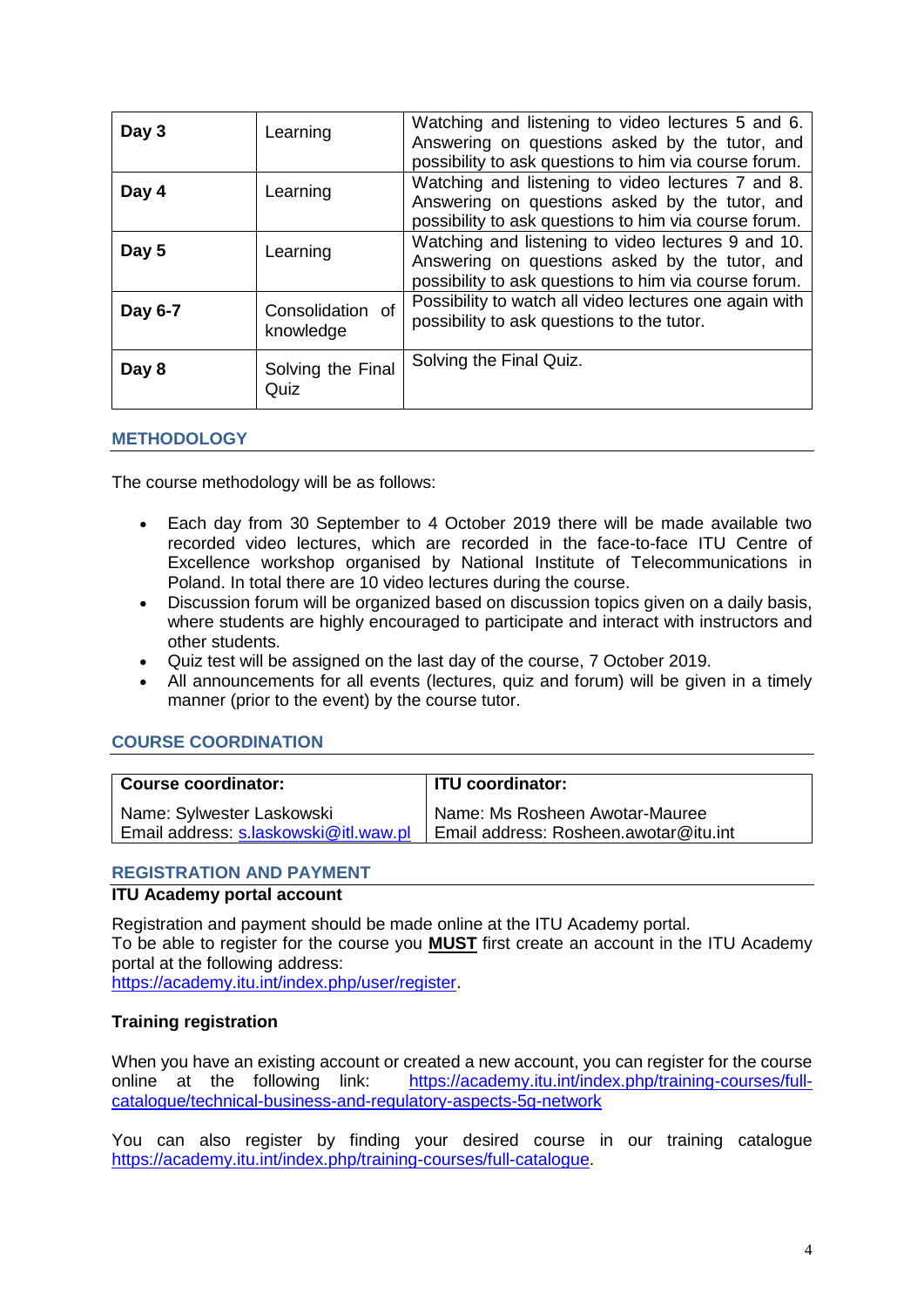# **Payment**

# **1. On-line payment**

A training fee of USD 150 per participant is applied for this training. Payment should be made via the online system using the link mentioned above for training registration [https://academy.itu.int/index.php/training-courses/full-catalogue/technical-business-and](https://academy.itu.int/index.php/training-courses/full-catalogue/technical-business-and-regulatory-aspects-5g-network)[regulatory-aspects-5g-network](https://academy.itu.int/index.php/training-courses/full-catalogue/technical-business-and-regulatory-aspects-5g-network)

# **2. Payment by bank transfer**

Where it is not possible to make payment via the online system, select the option for offline payment to generate an invoice using the same link as above. Download the invoice to make a bank transfer to the ITU bank account shown below. Then send the proof of payment/copy of bank transfer slip and the invoice copy to [Hcbmail@itu.int](mailto:Hcbmail@itu.int) and copy the course coordinator. **All bank transaction fees must be borne by the payer**.

**Failure to submit the above documents may result in the applicant not being registered for the training.**

## **3. Group payment**

Should you wish to pay for more than one participant using bank transfer and need one invoice for all of them, create an account as **Institutional Contact. Institutional Contacts** are users that represent an organization. Any student can request to be an institutional contact or to belong to any existing organization.

To do this, head to your profile page by clicking on the **"My account"** button in the user menu. At the bottom of this page you should see two buttons:

- a. If you want to **become an institutional contact**, click on the "**Apply to be an Institutional Contact"** button. This will redirect you to a small form that will ask for the organization name. After you fill the name of the organization you want to represent, click on **"continue"** and a request will be created. An ITU Academy manager will manually review this request and accept or deny it accordingly.
- b. If you want to **belong to an existing organization**, click on the **"Request to belong to an Institutional Contact"** button. This will redirect you to a small form that will ask you to select the organization you want to join from an organization list. After you select the correct organization, click on **"continue"**, a request will then be created. The Institutional Contact that represents that organization will manually accept or deny your request to join the organization.

| <b>ITU BANK ACCOUNT DETAILS:</b> |                                             |
|----------------------------------|---------------------------------------------|
| Name and Address of Bank:        | UBS Switzerland AG                          |
|                                  | Case postale 2600                           |
|                                  | CH 1211 Geneva 2                            |
|                                  | Switzerland                                 |
| Beneficiary:                     | Union Internationale des Télécommunications |
| Account number:                  | 240-C8108252.2 (USD)                        |
| Swift:                           | UBSWCHZH80A                                 |
| <b>IBAN</b>                      | CH54 0024 0240 C810 8252 2                  |
| Amount:                          | <b>USD 150</b>                              |
| <b>Payment Reference:</b>        | CoE-190124247EUR-E -WBS No. P.40595.1.04    |